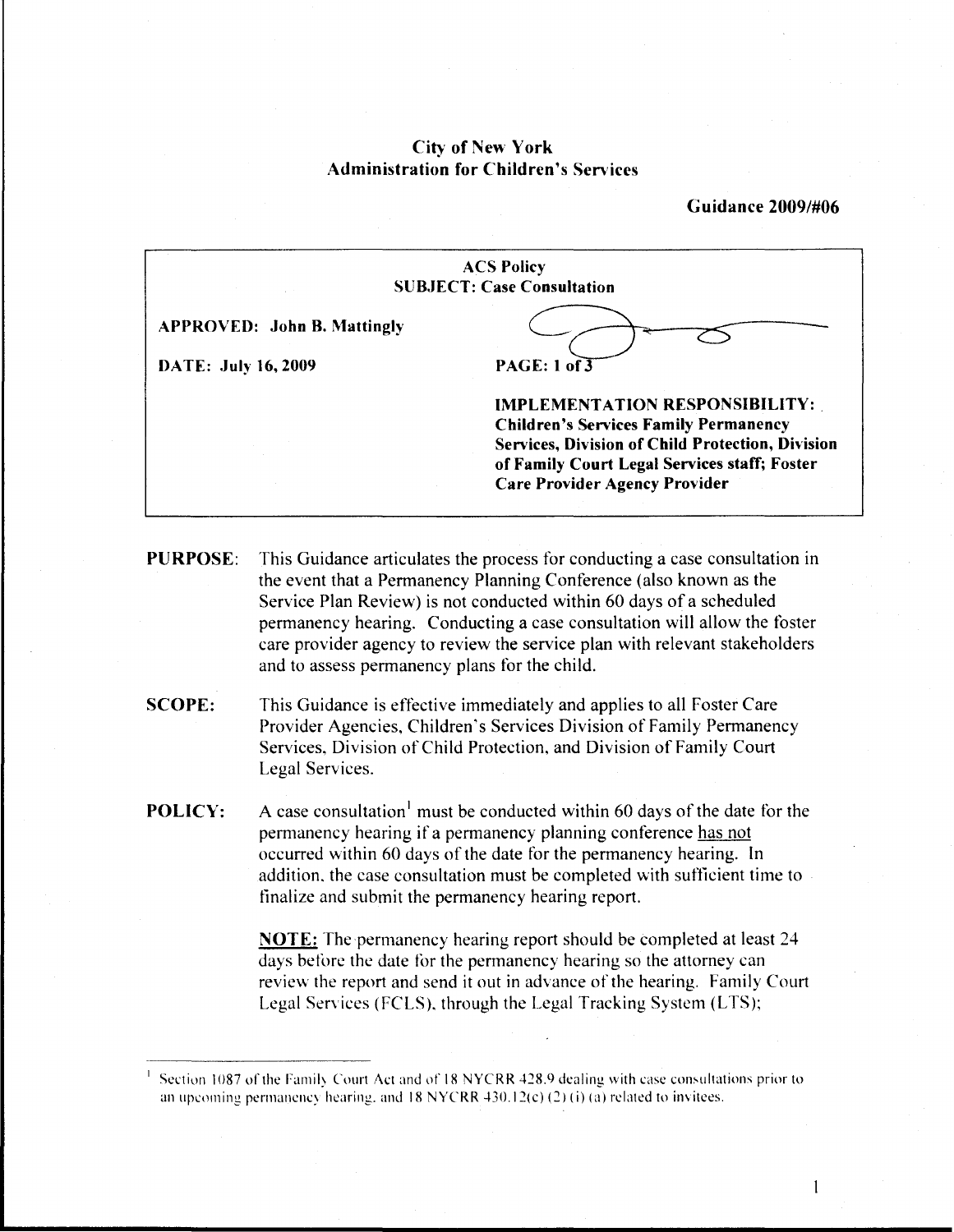provides reminders to case planners of the report due dates and provides the agency with a calendar of upcoming report due dates.

## **I. Case Consultation Participants**

The participants required for the case consultation is consistent with the participants required for the Permanency Planning Conference and include<sup>2</sup>:

- The case planner and/or the child's caseworker;
- The case manager (when the case is a split case and case management is being managed by the Division of Child Protection);
- The child's parent(s), unless the parent has had his or her parental rights to the child terminated or unless it can be documented that one or both parents are unwilling or unable to attend;
- Each child age 10 or over, unless it can be documented that the child is unwilling to attend, or it can be demonstrated that such attendance would not be in the child's best interests;
- The child's foster parent, if the child is in placement in a foster boarding home; the child's pre-adoptive parent, if the child is in such placement; or the relative or other suitable person with whom the child has been placed directly by a court order.

**NOTE:** Efforts must be made to involve the permanency discharge resource; key providers of service to the child and family; the child's school; in the case of an Indian child, the child's tribal representative, if known; and any other person identified by the parent(s). Wherever practicable, the case consultation participants must meet together at the same time, however, at a minimum, a faceto-face case consultation must be held separately with each of the required participants. Please note that such efforts must not delay the case consultation or preparation of the permanency hearing report.

#### **II. Guidelines for Conducting a Case Consultation**

The guidelines for the case consultation are consistent with the guidelines for the Permanency Planning Conference (SPR) and include:

- Review the progress made by each parent toward successful implementation of the service plan (include addressing safety and risk factors that led to the child's removal) and the child's permanency planning goal, unless the parent has had his or her parental rights to the child terminated;
- Assess whether it would be safe to return the child to his or her home, and assess the level of risk of the likelihood of abuse or maltreatment such return would entail;

A facilitator is not required for a case consultation. A facilitator is required for a permanency planning conference.